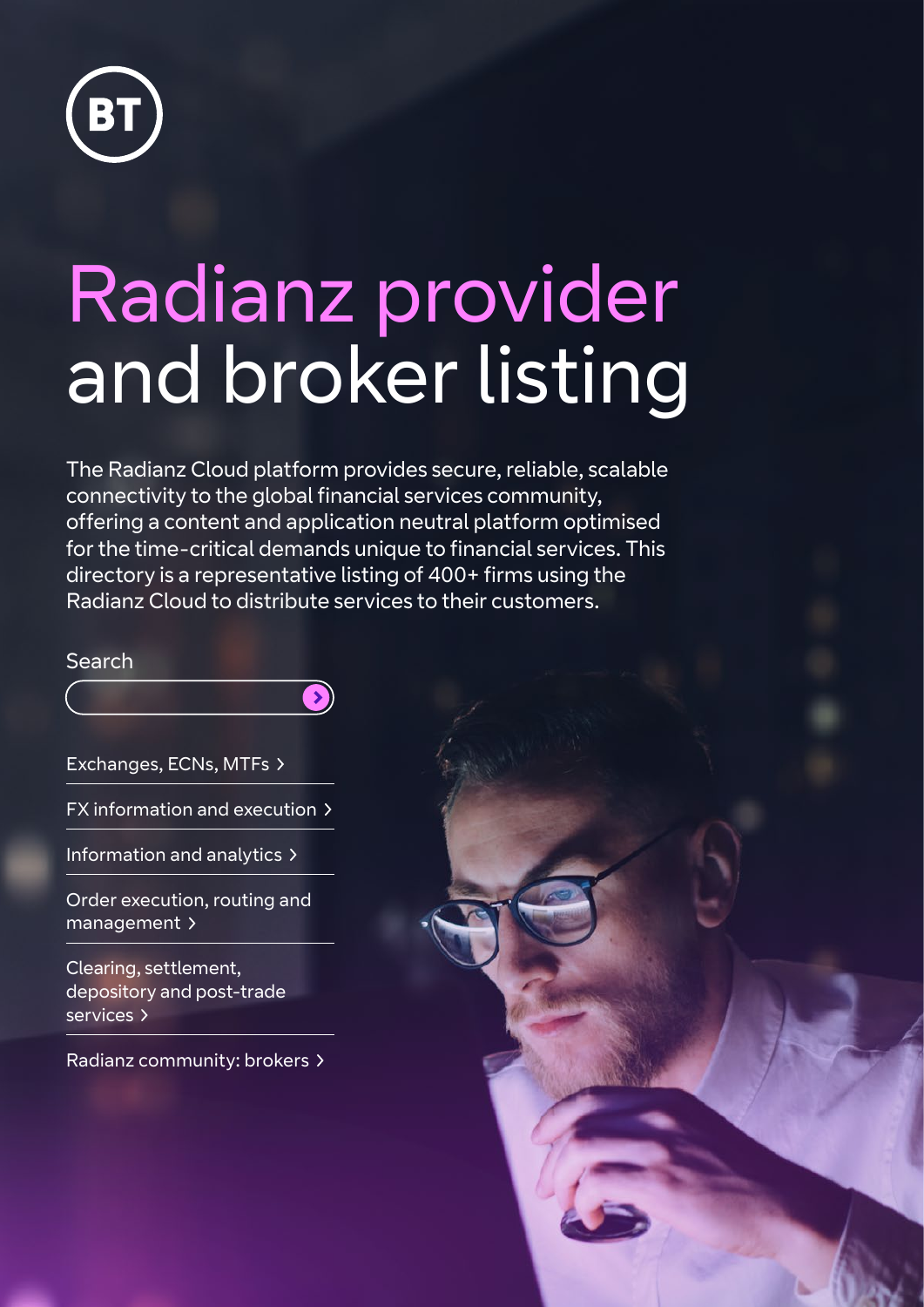### <span id="page-1-0"></span>Exchanges, ECNs, MTFs

**Alpha Trading Systems (TMX)** Alternative trading system for Canadian equities

**Aquis Exchange** European Equities MTF

#### **Asia Pacific Exchange Singapore (APEX)**

An international derivatives exchange approved by the Monetary Authority of Singapore

#### **Athens Exchange**

Greek stock exchange

#### **Australian Securities Exchange**

Australia's national exchange for equities, derivatives and fixed income securities

#### **BATS Global Markets (CBOE)**

BZX, BYX, EDGX, EDGA and BATS Chi-X Europe stock exchanges, as well as BATS Options

#### **Bolsas y Mercados Españoles BME**

BME integrates all the securities markets and financial systems in Spain

**Bolsa Institucional de Valores (BIVA)** Mexican Exchange

### **Borsa Istanbul**

Conglomerate of all Istanbul exchanges

**Borsa Italiana** Italian stock exchange **Börse Stuttgart** German stock exchange

**Boston Options Exchange (TMX)** All-electronic equity options market

#### **Bourse de Luxembourg**

Luxembourg-based exchange for international bonds, equities and investment funds

#### **Bursa Malaysia**

Malaysian national exchange for securities and derivatives

**Cairo Stock Exchange (EGX)** National stock exchange of Egypt

**Canadian Securities Exchange** CNSX, Pure Trading

#### **CBOE Global Markets**

CBOE Options, US Equities, Futures, European equities and FX

#### **CME Group**

Comprised of CME, CBOT, NYMEX, COMEX and KCBT. CME Group serves the risk management needs of customers around the globe

**Chicago Stock Exchange (CHX)** U.S. securities exchange

#### **Chi-X Australia**

Australian Stock Exchange and Derivatives market

#### **Deutsche Börse AG**

Includes Xetra (Securities) market and Eurex (Derivatives) market

#### **Egypt for Information Dissemination (EGID)**

 $\overline{\phantom{a}}$ 

A joint venture between the Egyptian Exchange (EGX) and NASDAQ. A credible, authorized information source for EGX-listed companies

**ELX Futures**

Interest rate futures trading venue

**Equiduct** Pan-European trading platform

#### **Euronext**

Pan-European exchange, spanning Belgium, France, the Netherlands and Portugal

#### **Euro CCP**

Manages markets for nonprofessional investors trading financial instruments

#### **Financial and Energy Exchange**

FEX is a fully-electronic Asia-Pac commodity and energy futures exchange

#### **Gemini**

Licensed Digital Asset Exchange and Custodian

#### **Hi-MTF**

Italian fixed income MTF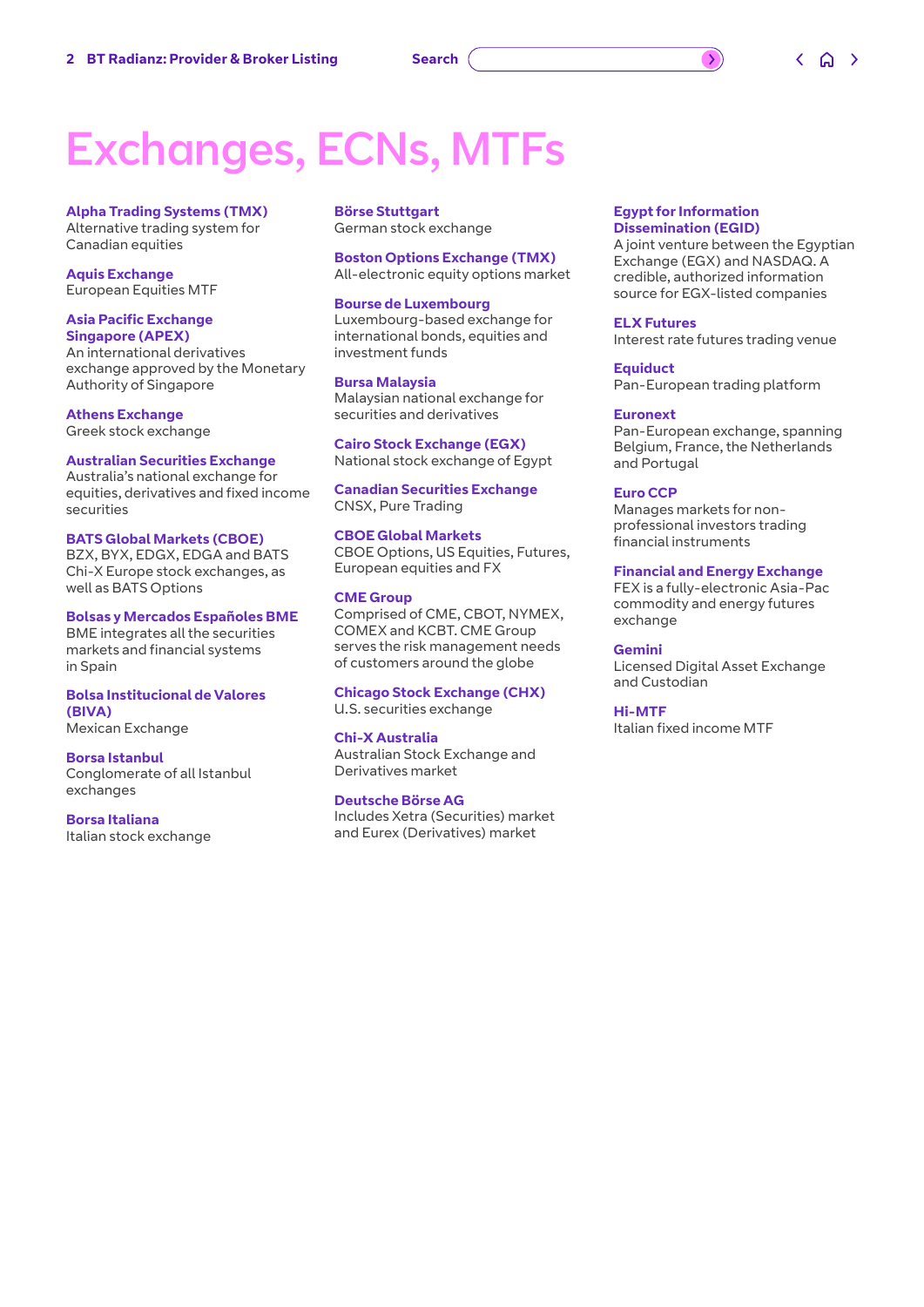### Exchanges, ECNs, MTFs

#### **NEX Exchange (ICAP)**

Operates three markets: NEX Exchange Main Board, NEX Exchange Growth Market and NEX Trading

#### **ICE (Intercontinental Exchange)**

Global exchange and OTC market operator

**IEX Trading** Buy side owned equity options exchange

**Korea Exchange (KRX)** Korean market data and trading for securities

#### **London Metal Exchange (LME)**

The futures exchange with the world's largest market in options and futures contracts on base and other metals

**London Stock Exchange (LSEG)** Stock exchange based in London. Includes TradeEcho

**Mercado Mexicano de Derivados – MexDer** Mexican derivatives exchange

#### **Mexican Stock Exchange (BMV)**  Latin American stock exchange

#### **Montréal Exchange (MX)**

Canadian derivatives exchange. Owned by TMX group

#### **MTS Markets**

Fixed income market

#### **NASDAQ Futures (NFX)**

NASDAQ Stock Market, Boston Stock Exchange, NASDAQ OMX Futures Exchange, Philadelphia Stock Exchange, NASDAQ OMX Europe

#### **NASDAQ OMX NLX (NLX)**

London based market for trading interest rate derivatives

#### **New Zealand Exchange**

Consolidated equity and fixed income markets for New Zealand

#### **Nordic Growth Market**

NGM is the exchange for Nordic growth companies. Also includes NDX (Nordic Derivative Exchange)

**NYSE** NYSE, NYSE Amex Equities, NYSE Arca

**Omega ATS** Alternative trading system for Canadian equities

#### **OTC Markets**

Electronic quote, trading, messaging, and information platform for US OTC equities

 $\rightarrow$ 

#### **SGX -Singapore Exchange Limited**

Asia-Pacific's first demutualised and integrated securities and derivatives exchange

**SIX Swiss Exchange** Swiss stock exchange

**Tel Aviv Stock Exchange** Israel Stock Exchange

**Tel Aviv Stock Exchange (TASE)** An Equity Exchange

**Toronto Stock Exchange (TSX)** Canadian stock exchange

**Track ECN** ECN for equities

**Tradegate** European retail MTF covering 3,000 global equities

#### **Turquoise** Pan-European multilateral trading facility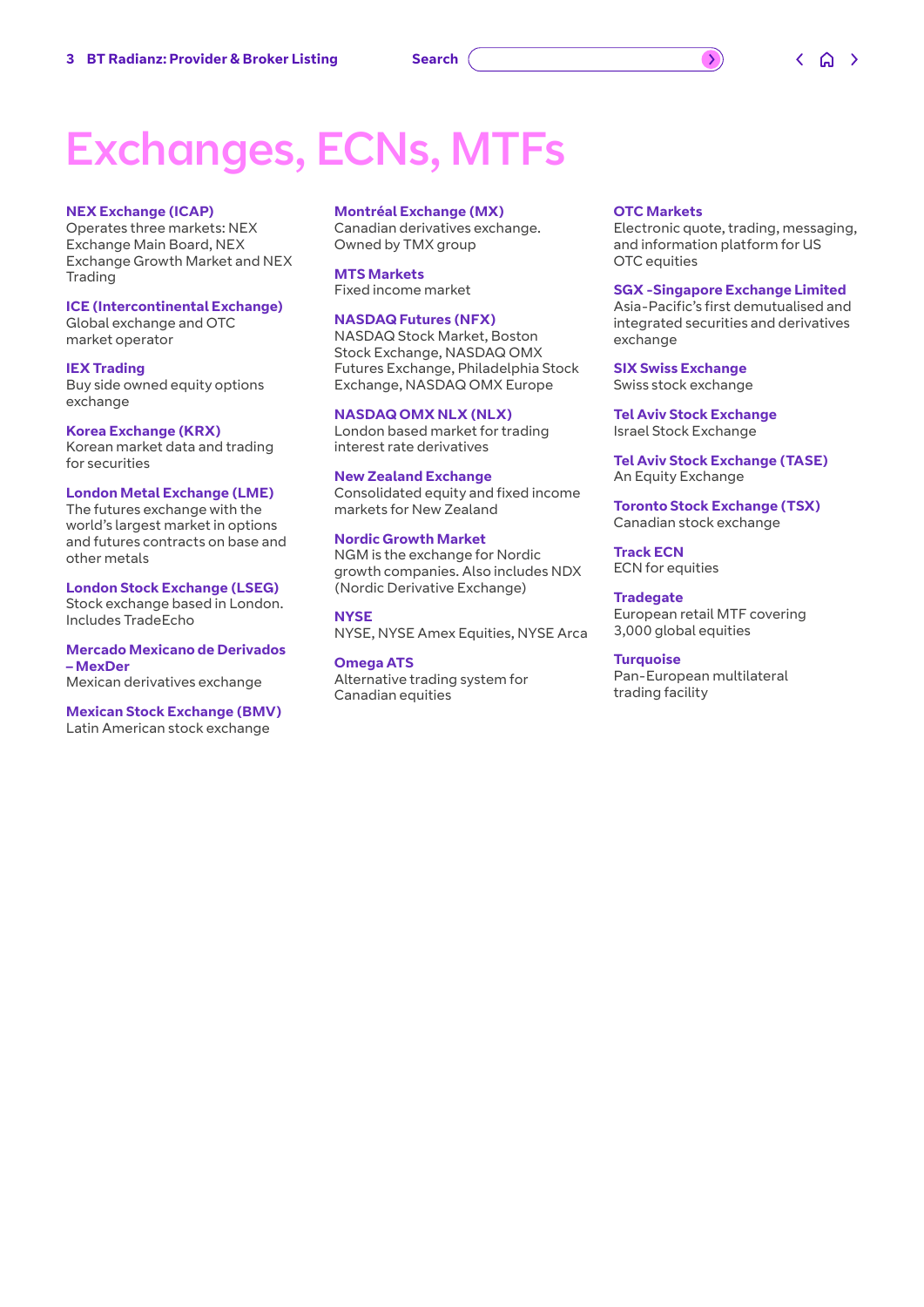## <span id="page-3-0"></span>FX information and execution

#### **360T**

OTC trading in FX, money market and interest rate & FX derivatives

**Aphelion** A FX trading venue & aggregator

**Bank of America Merrill Lynch** BoA FX trading application

**Barclays Capital** BarX FX trading application

**Baxter FX Clearing** Trading and execution

#### **Broadridge City Networks**

AutoConfs Service (ACS) facilitating exchange of trade messages between brokers and banks

#### **Cboe FX Markets (Hotspot)**

Anonymous foreign exchange matching system (Hotspot)

#### **Citigroup**

Foreign exchange trading application

#### **Currenex**

White label trading solutions for price makers, prime brokers, FCMs and FX intermediaries

#### **Deutsche Bank**

Autobahn electronic broker system for foreign exchange instruments

#### **EBS Markets (NEX)**

Electronic Brokers System for FX

#### **Fastmatch FX (ICE Euronext)**

An Electronic Communication Network for foreign exchange trading

#### **First Derivatives**

Application service provider for foreign exchange and money market instruments

#### **FlexTrade**

Broker-neutral algorithmic trading platforms and rules-based order management systems

#### **Forex Capital Markets (FXCM)**

Electronic foreign exchange broker platform for institutional and retail investors

**FXall (Reuters, Refinitiv)** A FX electronic trading platform

#### **FX Connect (State Street)** FX execution venue

#### **FXSpotStream**

FX and Precious Metals, Fully Disclosed, Bilateral Streaming Service and Matching System

#### **Gain GTX**

FX electronic communications network (ECN) and Swap Execution Facility (SEF)

#### **GFI (BGC)**

Electronic broker system for multiple market sectors. 56% owned by BGC

#### **Integral**

Trading and execution

#### **JPMorgan**

A leading liquidity provider, offering pricing across 300+ currency pairs in cash and derivative products worldwide

#### **LMAX**

A global FX platform

**Moscow Exchange** Combines RTS and MICEX

**Nomura International plc** Equities and FX trading

**RBS Securities**

FX matching system

#### **R5FX**

Institutional Liquidity pool for eNDF's (non- deliverable forwards) and Emerging Markets FX EMFX)

#### **Standard Chartered Bank**

FX streaming prices

#### **UBS**

A premier provider of market– making and execution services in the foreign exchange and precious metals markets.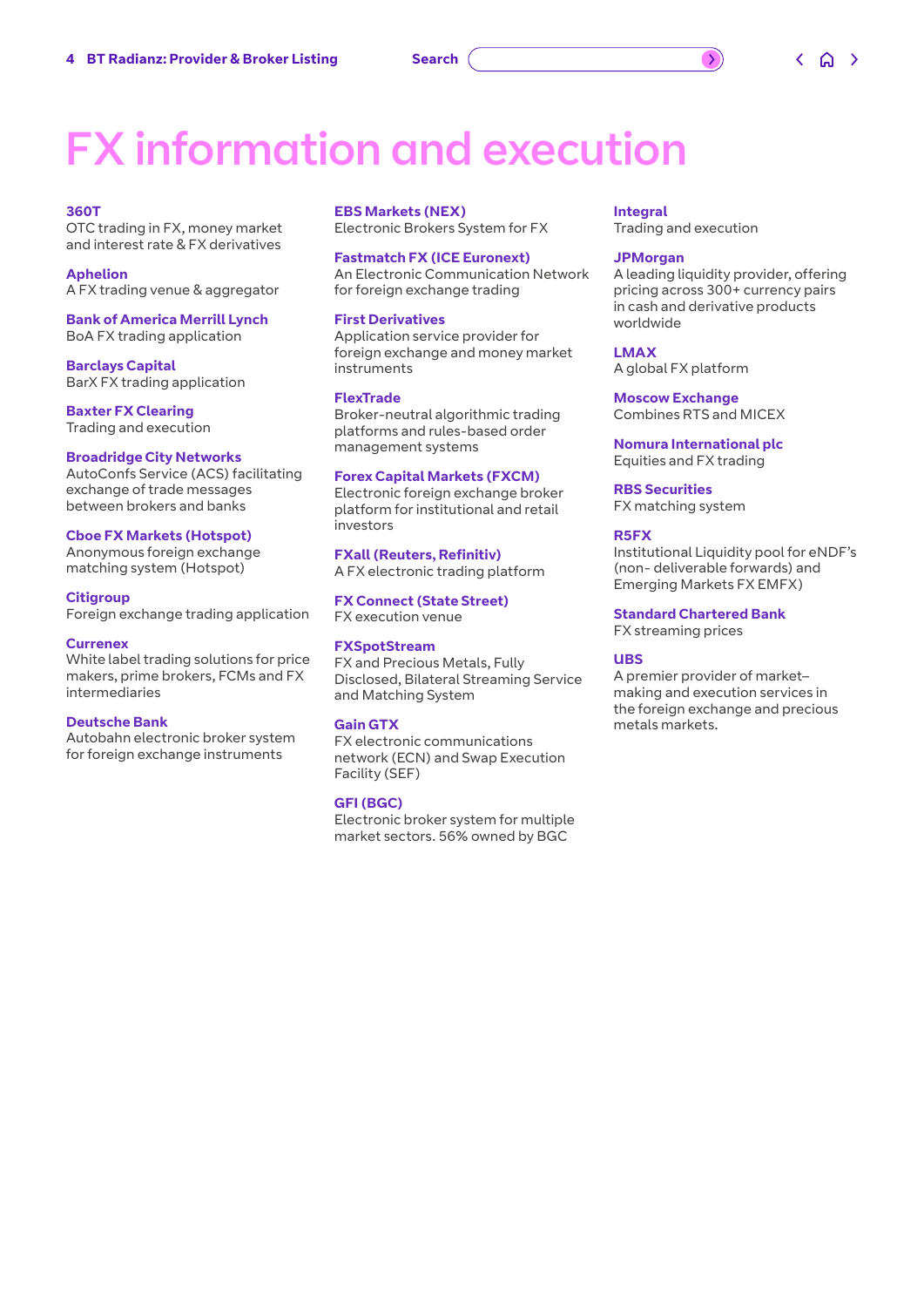### <span id="page-4-0"></span>Information and analytics

#### **Activ Financial**

A global provider of real time, multi asset financial market data and solutions

#### **Bluzelle**

A middleware technology used to deploy and manage applications over the blockchain

#### **CMA**

Provider of South American market data

**CQG International** Integrated data, charting, technical analysis and order routing

#### **CrpytoCompare**

A global cryptocurrency market data provider

#### **Dow Jones**

Business and financial news and information

#### **EQUITY-X®**

Equity valuation software and alternative data to digitise deal sourcing, investment screening and financial reporting

#### **Euromoney TRADEDATA**

Specialist data aggregator and distributor of reference data

#### **Fannie Mae**

A non-bank financial services company focusing on financing home mortgages Financial Innovative Technologies Trading, market data and execution

#### **Fixnix**

SAAS based provider of governance, risk and compliance reporting tools for small medium and large companies

#### **Financial Innovative Technologies**

Trading, market data and execution (Traderforce)

#### **Flextrade**

Single platform suite of electronic trading services, market data and risk management

#### **FTSE International**

Independent global provider of financial indices. Part of London Stock Exchange LSEG

#### **FIS (Sungard Global Trading)**

Global market data products and solutions

#### **Gaitame**

FX Order routing

#### **Hoptroff London**

Traceable-Time-as-a-service (TTaaS) Regulatory Compliance Time-Stamping and Synchronisation

#### **Imagine**

Real-time, ASP-based provider of integrated portfolio and risk management solutions

#### **ICE Data**

Managed solutions provider of customizable financial market information systems

#### **IHS Markit**

Data, valuations and trade processing services

#### **IRESS**

Market information system Australian shares

#### **Itarle**

Multi asset algorithmic and trading analytics services for global banks and brokers

**Kinetic Information** Contribution system

**MayStreet** High precision GPS timestamps historical market data as a service

#### **Morningstar**

Ultra-low latency market data feed platform

#### **Pension Financial Services Ltd**

Global DMA execution, settlement, clearing and custody to brokers and buy sides

#### **QuantHouse**

Independent global provider of endto-end systematic trading solutions

#### **SIX Financial Information**

Market data, reference data, displays, data feeds, financial information products and solutions

#### **Solvians**

Hosting of information display applications, derivatives valuation and market data distribution

#### **Softek**

Service provider of counterparty credit and regulatory capital requirements and analysis

#### **Standard & Poor's**

Financial markets data, news and analysis information

#### **Thomson Reuters (Refinitiv)**

Content, analytics, trading and messaging capabilities for financial professionals

#### **TP ICAP (Tullett Prebon**

**Information)** Real-time price information

**Tradestation** Market data and analytics

#### **VALK**

End-to-end digital deal tool for private markets

#### **Vela**

Global leader in trading and market access technology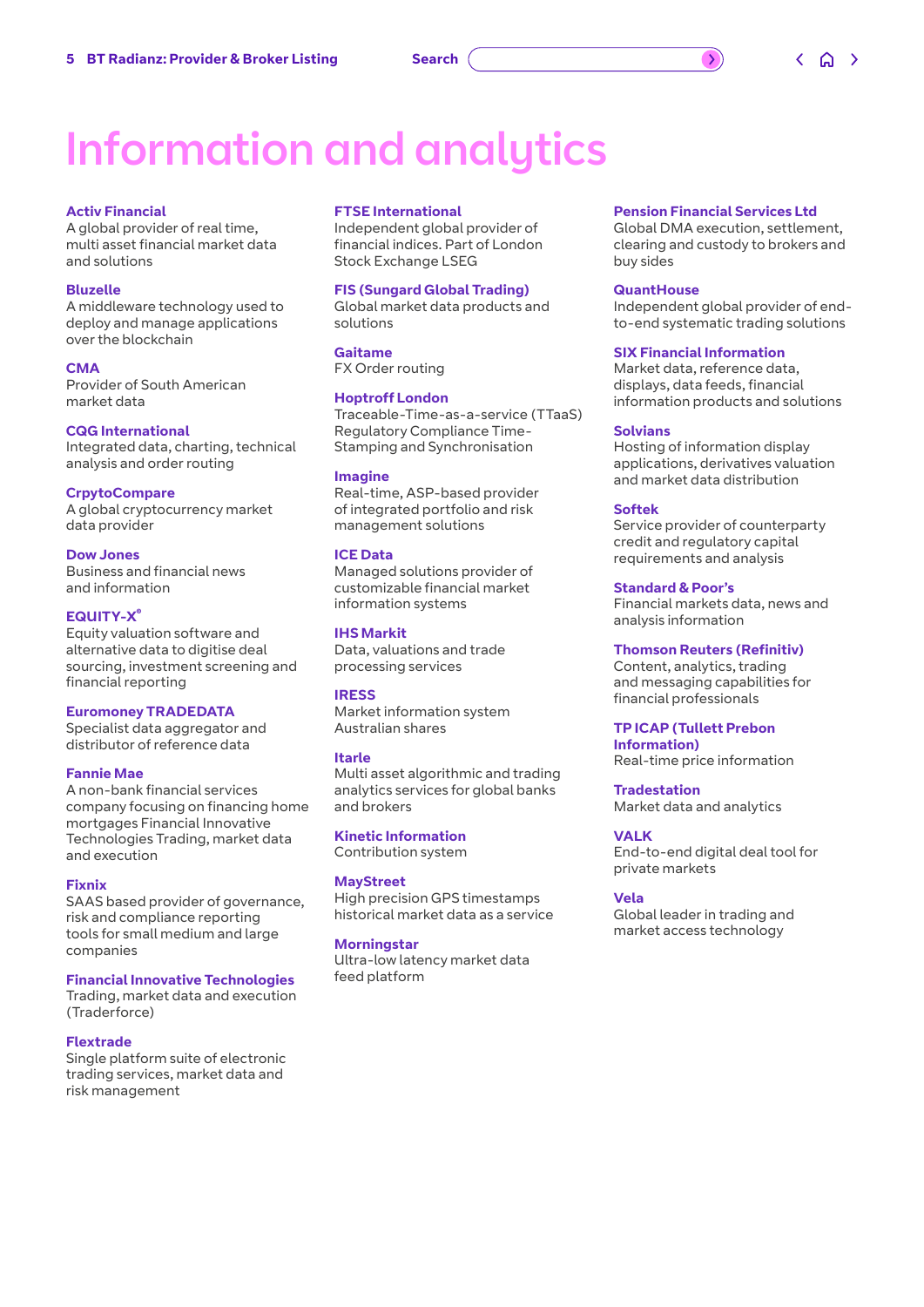### <span id="page-5-0"></span>Order execution, routing and management

#### **360 Treasury Systems**

Provides solutions for multi-banks and multiproducts OTC trading

#### **Acadiasoft**

Margin automation and standards for counterparties engaged in collateral management

#### **AK Investment**

Turkish equity and derivatives markets. Broker in electronic trading and execution services

**Algomi** A Bond information network

**Banca IMI** Italian electronic execution services for securities

#### **Bank of America Merrill Lynch**

Electronic broker services for securities

#### **Barclays Capital**

Investment banking, focusing on financing and risk and brokerage firm

**Bonddesk** Alternative Trading System

**Cargill** Global futures, options, securities and foreign exchange services

**Charles River Development (State Street)** Order management system provider connecting buy side with sell side

**Citadel Execution services** Execution specialist broker

**Commerzbank** Universal bank

**Credit Suisse** Equity and F&O execution services

#### **E\*Trade**

Execution specialist broker

#### **Fidessa (Ion)**

Multi-currency order management system

#### **FIS (SunGard Global Trading)**

Multi-asset order management, execution, order routing, clearing and settlement (Group includes GL Trade)

#### **FIXCITY**

Consultancy services for front-office investment managementGoldman Sachs

**Goldman Sachs**  Order execution services for equities

**Grupo Bursatil Mexicano** Investment bank

**HSBC** Electronic broker system

**i-Deal** Electronic capital-raising system

**Instinet (Nomura)** Global equities broker operating on an unconflicted, pure agency basis

**Interactive Brokers LLC** Execution specialist broker

**InterTrade** Financial information and equity trading services provider in Japan

**Jefferies & Company** Investment bank

**JP Morgan Securities Ltd** Platform for securities, futures and options markets

#### **Kepler Cheuvreux**

Order execution and brokerage services

**Linedata** Order management and financial IT solutions

#### **List Group**

Electronic markets, trading systems, brokerage, Operational risk, business continuity, audit

**Macquarie Bank Limited** Investment bank

**MarketAxess Corporation** Online trading platform for bonds

**MetaBit Systems** FIX consultancy, multi-broker trading system

**Mixit, Inc. (ION)** Order management

**Morgan Stanley** Electronic trading services for securities

#### **MTS**

Electronic trading system for European government bondsNBTrader Solutions

**NBTrader Solutions**

Rules-based market data and multicurrency order management system

#### **Newedge**

Global multi-asset brokerage services for listed and OTC derivatives and securities

**Nexa Technologies**

Hosted, managed suite of trading and order management solutions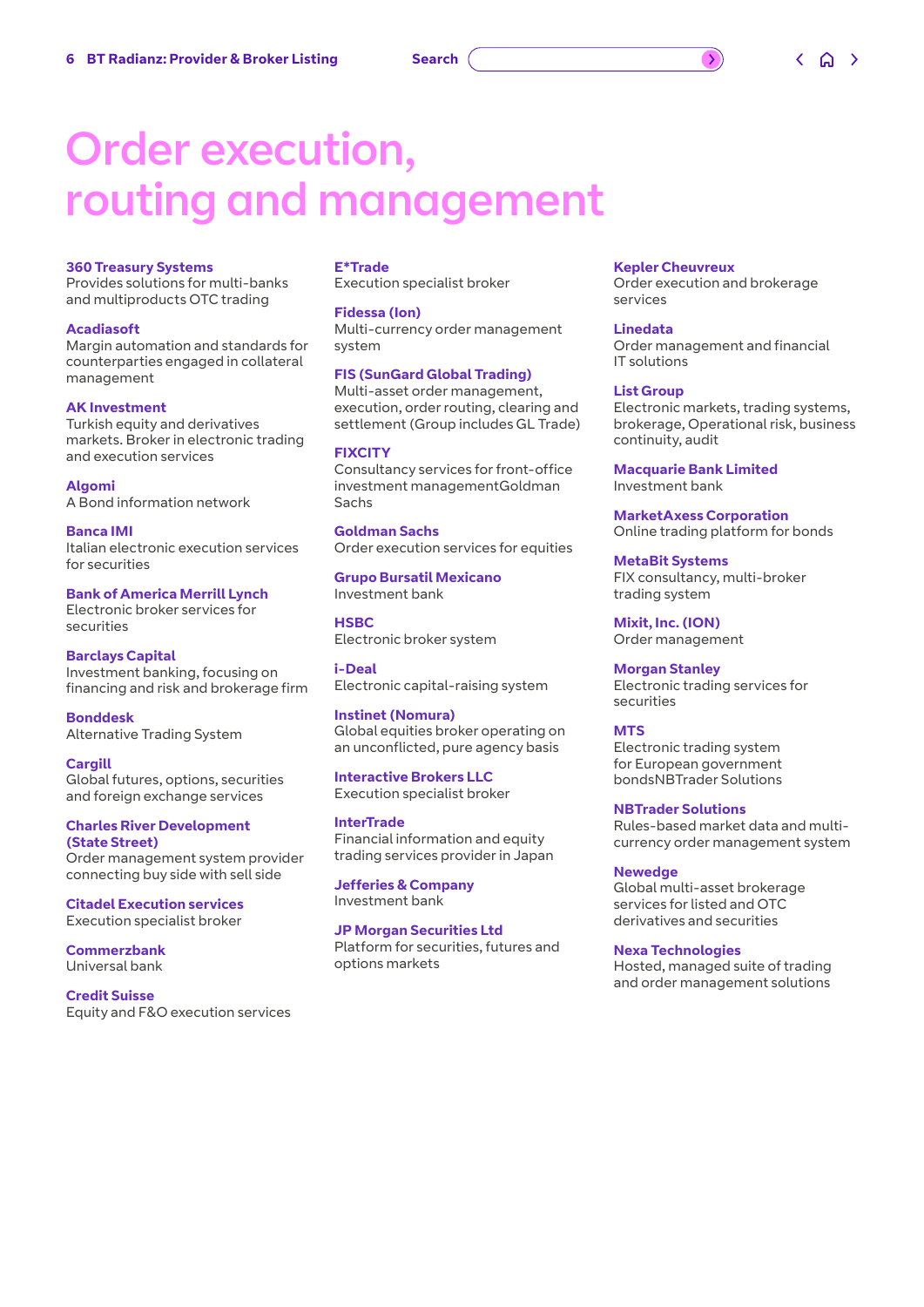### Order execution, routing and management

#### **Peresys**

FIX enabled applications and services to buy side and sell side

#### **Quod Financial**

A provider for multi-asset trading & execution technology. Adaptive & scalable Platforms for Equities, Derivatives & FX

#### **Rapid Addition**

Electronic trading technology with high performance FIX solutions

**Riptide Trading** Trading and execution

**Royal Bank of Canada** Investment bank

**Royal Bank of Scotland** Universal bank

#### **RTS Realtime Systems**

Global system for trading on 50+ securities, futures and derivatives exchanges

**Schroder & Co. Ltd** A global asset management company

**Schwab Capital Markets** OTC market makers

#### **Société Générale Corporate & Investment Banking - SG**

CIB European corporate and investment bank

#### **Squawker**

An interactive, electronic, negotiation venue

**TD Bank Financial Group** Investment bank

**TD Waterhouse Capital Markets** Retail broker dealer

**Tethys Technology** Financial software firm specializing in algorithms and decision tools

#### **TheMuniCenter**

Electronic marketplace for facilitating live fixed income tradingTora Trading Services

#### **Toro Trading**

Trading and execution **Tradegate**

Electronic trading platform

**Tradeware** Order routing application for U.S. equity market

#### **Trading Screen**

ASP for order routing and order management across multiple market sectors

#### **Trading Technologies**

Trading software for derivatives marketsTrayport (TMX)

#### **Trayport (TMX)**

Builds and operates platforms for trading of commodities

#### **UBS**

SwisKey - global application for execution and clearing of exchange credit derivatives

#### **Ullink**

Leading provider of transactional and trading solutions

**UniCredit Group** A major international financial institution

#### **VWD Transaction Solutions**

Electronic broker and trading platform (Quotrix/TradeLink)

**Westpac Banking Corp** Universal bank

**William Blair** Investment bank

**Winterflood Securities** Equity execution services

#### **Yieldbroker** ASP for fixed income markets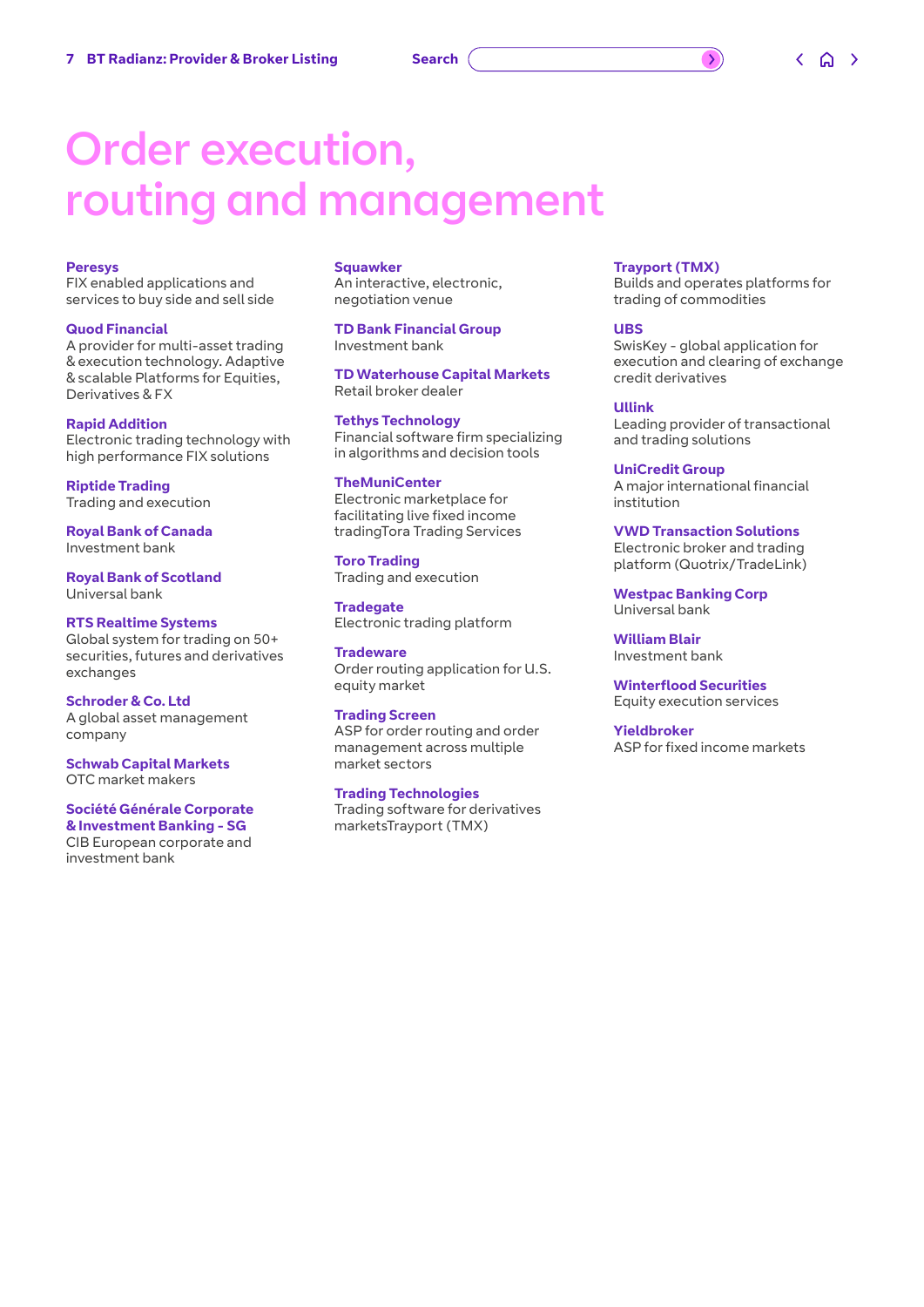### <span id="page-7-0"></span>Clearing, settlement, depository and post-trade services

#### **Bank of New York** Custody and clearing bank

**BNP Paribas Securities Services** Leading provider of securities services and investment operations solutions

#### **Bravura Solutions**

Provider of software solutions and services for the administration of superannuation, pensions, life insurance, investment, private wealth and funds administration

#### **Brown Brothers Harriman & Co.**

Infomediary, equity execution, FX, custody and clearing bank

#### **CheckFree Investment Services**

Provides investment management services and back office services

#### **Cobalt**

Post trade FX services using distributed ledger technology

**Computershare** International equity transfer agent and registrar

#### **Crédit Agricole Titres**

Custodian for the entire retail banking operation of Crédit Agricole Group

#### **Depository Trust & Clearing Corp. (DTCC)**

US clearing and settlement depository

#### **EquiLend**

Global securities lending platform

#### **Euroclear Bank**

Settlement services for cross-border bond, money-market, equity and fund transactions

#### **Euro CCP**

EMCF delivers central counterparty (CCP) clearing services

#### **GlobeOp Financial Services LLC**

Outsourced back-office support and administration services to fund managers

#### **Integrated Trade Processing Co.** Back office services

**LCH. Clearnet**

Independent European central counterparty group (CCP)

#### **Omgeo LLC** Post-trade pre-settlement trade management solutions

**Risk Metrics** Risk management

#### **R.J.O'Brien Limited**

Clearing and settlement services to clients who transact business on the world's leading futures and options exchanges

#### **SEB**

Prime brokerage services

#### **SettleNET**

Connectivity to the UK & Ireland Central Securities Depository CREST (Euroclear)

#### **SLIB**

Front, middle and back office solutions for brokers, global clearers, custodians and portfolio managers

#### **Société Générale Securities Services - SGSS**

Clearing,custody, fund administration, transfer agency, outsourcing and other dedicated services

#### **State Street Global Link**

Online global electronic trading and research across all asset classes

**LSEG TradeEcho** Trade reporting facility

#### **Traiana (NEX)**

Post-trade process automation across all asset classes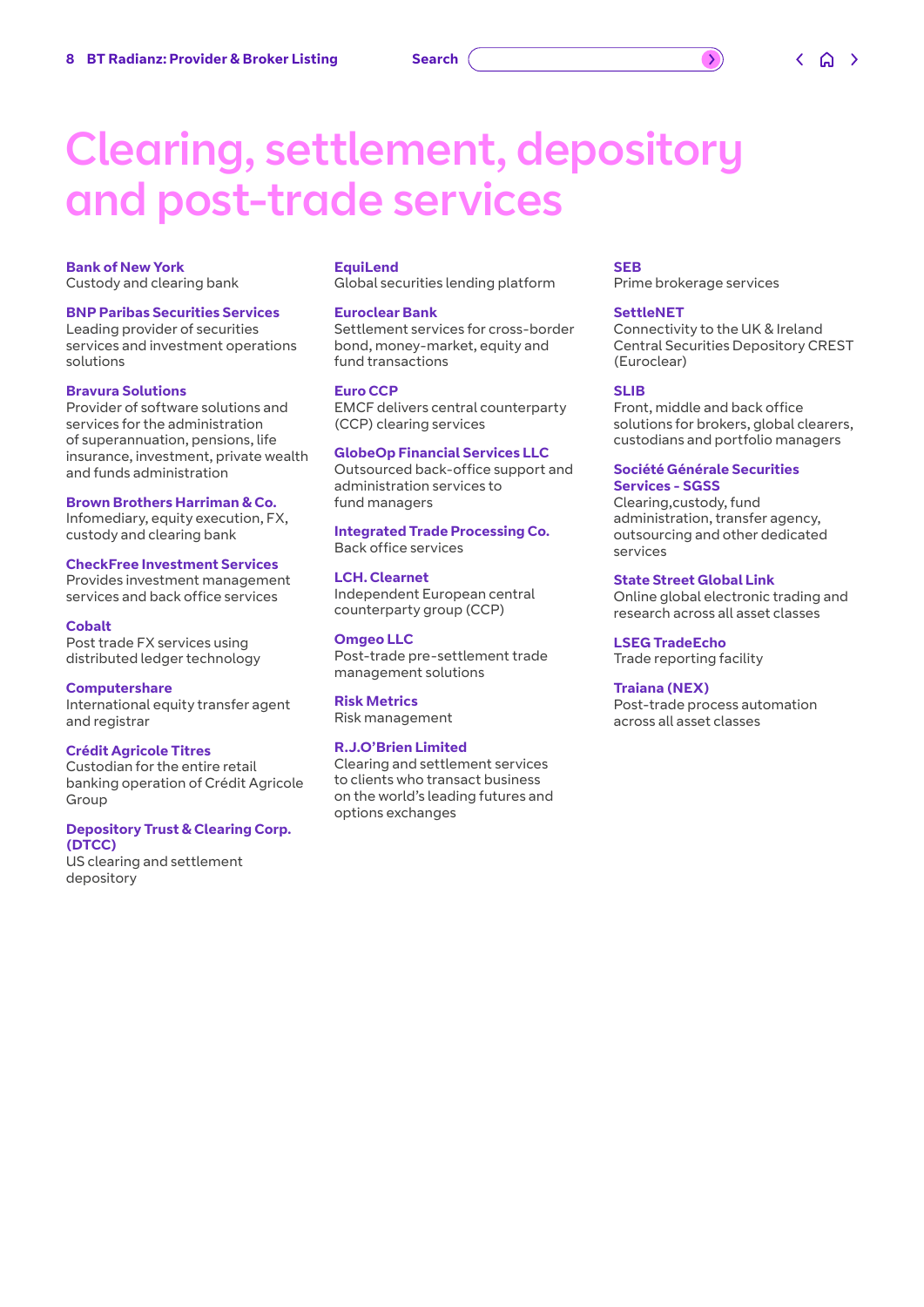<span id="page-8-0"></span>Radianz community: brokers

Some of the organisations that use the Radianz Cloud platform to provide their customers with securities and investment services, facilitate trading in multiple markets, or offer prime brokerage services.

| <b>Banca IMI</b>                   | <b>Fidelity Capital Markets</b>   | <b>NEX</b>                            |
|------------------------------------|-----------------------------------|---------------------------------------|
| (part of Intesa Sanpaolo Group)    | <b>Finamex</b>                    | <b>Oddo Securities</b>                |
| <b>Banc of America Securities</b>  | <b>Garanti Securities</b>         | <b>Peresys</b>                        |
| <b>BAML</b>                        | <b>HSBC</b>                       | <b>ProCapital Securities Services</b> |
| <b>Barclays Capital Securities</b> | <b>ING</b>                        | <b>Schroders</b>                      |
| <b>BGC</b> (GFI)                   |                                   |                                       |
| <b>BNY Brokerage</b>               | <b>Instinet</b> (Nomura)          | <b>Tradeweb</b>                       |
|                                    | <b>Interactive Brokers</b>        | <b>Tradition</b>                      |
| <b>CA Cheuvreux</b>                | <b>JP Morgan</b>                  | <b>UBS</b>                            |
| <b>Calyon</b>                      | <b>KBC Securities</b>             | <b>UniCredit Banca Mobiliare</b>      |
| <b>CIBC World Markets</b>          |                                   |                                       |
| <b>Citigroup Global Markets</b>    | <b>Kepler Capital Markets</b>     | <b>Winterflood Securities Limited</b> |
|                                    | <b>Morgan Stanley</b>             |                                       |
| <b>Commerzbank</b>                 | <b>NH</b> investment & securities |                                       |
| <b>Cowen and Company</b>           | <b>Newedge</b>                    |                                       |
| <b>Credit Suisse</b>               |                                   |                                       |

 $\bigcirc$